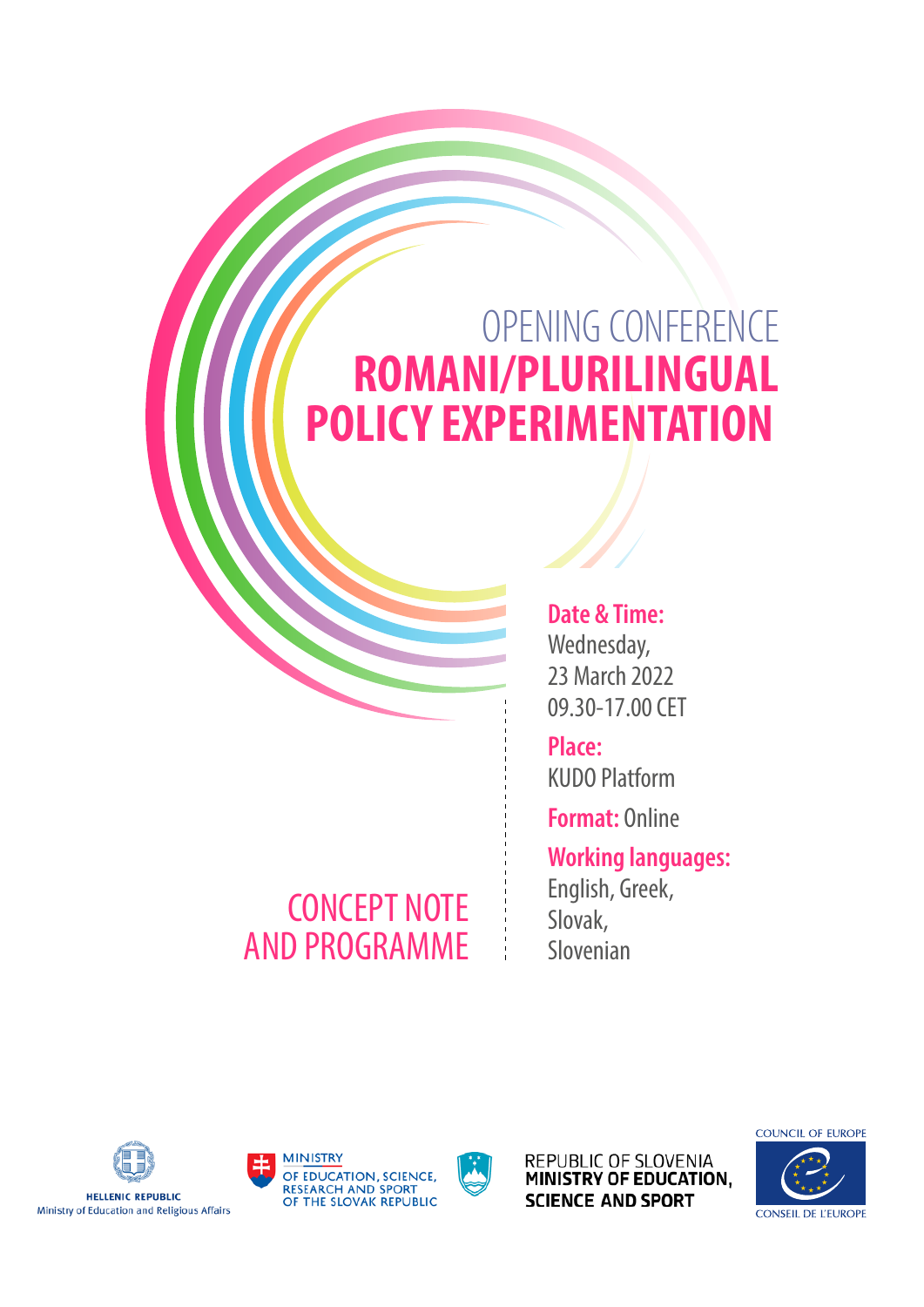## **CONCEPT NOTE**

#### **Background**

Despite the Council of Europe's decades-long engagement with Romani issues, the educational inclusion of Romani children and adolescents continues to present major challenges. Successive recommendations from the Committee of Ministers are clear about the political principles and social values that should shape policy, and equally clear about the outcomes that policy implementation should achieve. Only very few of them, however, concern themselves with those aspects of policy that shape classroom practice.

In 2018-19 a Council of Europe expert group set out to elaborate more detailed guidance, proposing new ways of managing the educational inclusion of Romani children and adolescents. The group's proposals, which have implications for the educational inclusion of other linguistic and cultural minorities, are based on the Council of Europe's concept of plurilingual and intercultural education, which is the focus of the Recommendation recently approved by the Committee of Ministers.

#### **The policy experimentation**

The purpose of the policy experimentation is to test these practical proposals and refine them in the light of experience. Currently in preparation, the experimentation will run for three school years (2022–23, 2023¬–24 and 2024–25) and will involve four or five primary schools in three Council of Europe member states: Greece, Slovakia and Slovenia. The experimentation is managed by a steering group that comprises Council of Europe experts led by Professor David Little (Ireland), three national co-ordinators, and representatives of the ministries of education in the participating countries. In participating classrooms, the experimentation will be shaped by two principles that are fundamental to the Council of Europe's work in language education: (i) language learners of all ages are also language users, social agents with an agenda to fulfil; and (ii) language education should take account of all the languages present in a particular educational context and help learners to develop integrated plurilingual repertoires.